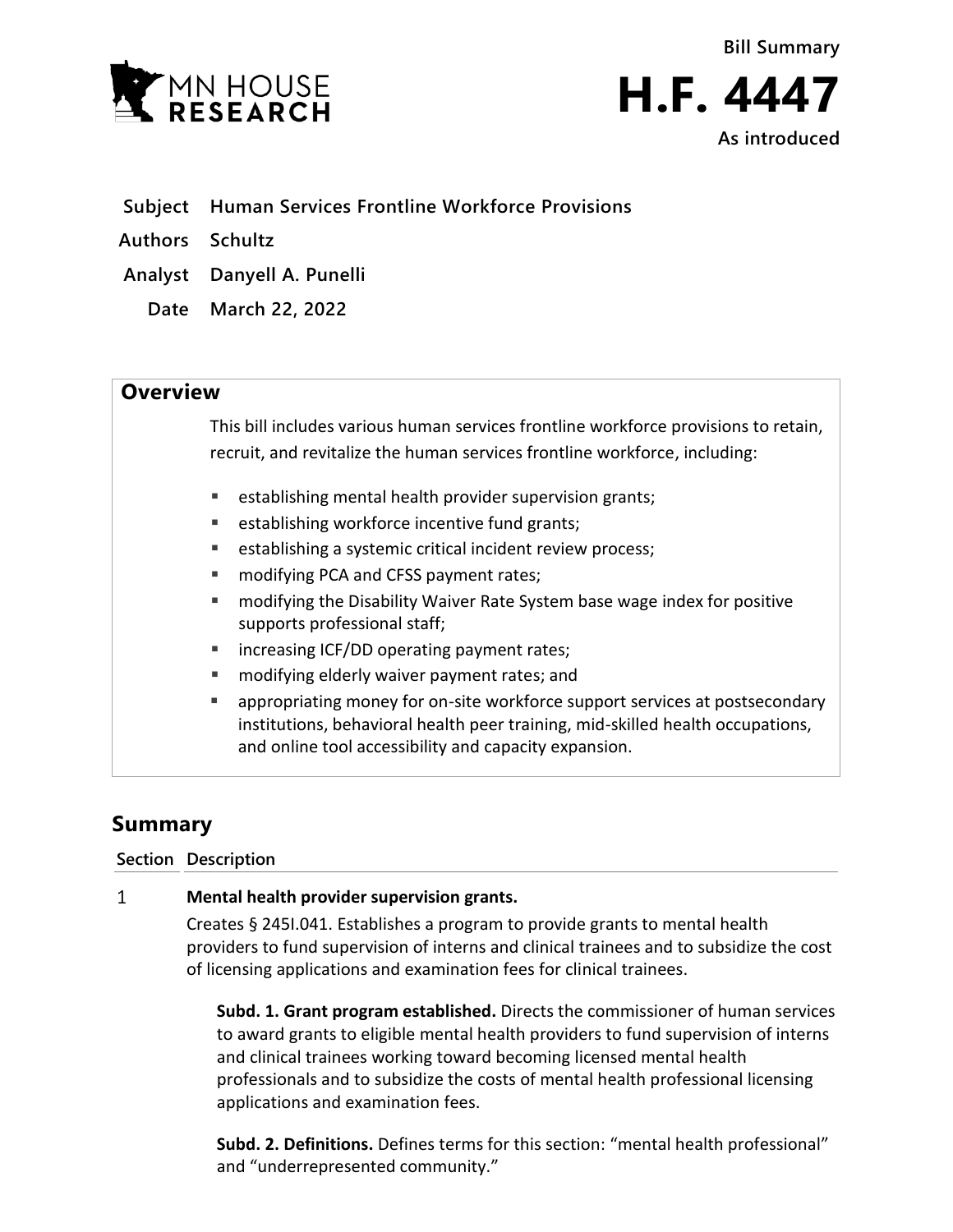**Subd. 3. Eligible providers.** Provides that to be eligible for a grant, a mental health provider must either provide at least 25 percent of its services to state public program enrollees or patients receiving sliding fee discounts, or primarily serve persons from communities of color or underrepresented communities.

**Subd. 4. Application; grant award.** Requires a mental health provider seeking a grant to apply to the commissioner, and requires the commissioner to review applications and to determine grant amounts awarded.

**Subd. 5. Allowable uses of grant funds.** Allows a mental health provider to use grant funds to pay for direct supervision hours for interns and clinical trainees, to establish a program to provide supervision to multiple interns or clinical trainees, and to pay mental health professional licensing application and examination fees.

**Subd. 6. Program oversight.** Allows the commissioner to require grant recipients to provide the commissioner with information needed to evaluate the program.

Provides a July 1, 2022, effective date.

#### $\overline{2}$ **Department of Human Services systemic critical incident review team.**

Amends § 256.01 by adding subd. 12b. Allows the commissioner to establish a systemic critical incident review team to review critical incidents related to vulnerable adults in facilities or services for which the Department of Human Services is the lead investigative agency. Specifies duties of the review team and requirements for the critical incident review process, including data collection, systemic mapping of the critical incident, and analysis of the case for systemic influences. Specifies case selection committee requirements and data and disclosure prohibitions.

#### 3 **Workforce incentive fund grants.**

Creates § 256.4778. Establishes workforce incentive fund grants for behavioral health, housing, disability, and home and community-based older adult providers to assist with recruiting and retaining direct support and frontline workers.

**Subd. 1. Grant program established.** Requires the commissioner of human services to establish grants for behavioral health, housing, disability, and home and community-based older adult providers to assist with recruiting and retaining direct support and frontline workers.

**Subd. 2. Definitions.** Defines terms for purposes of this section including "commissioner," "eligible worker," and "eligible employer."

**Subd. 3. Allowable uses of funds.** Lists allowable uses of funds under the workforce incentive fund grant program. Requires the commissioner to: (1)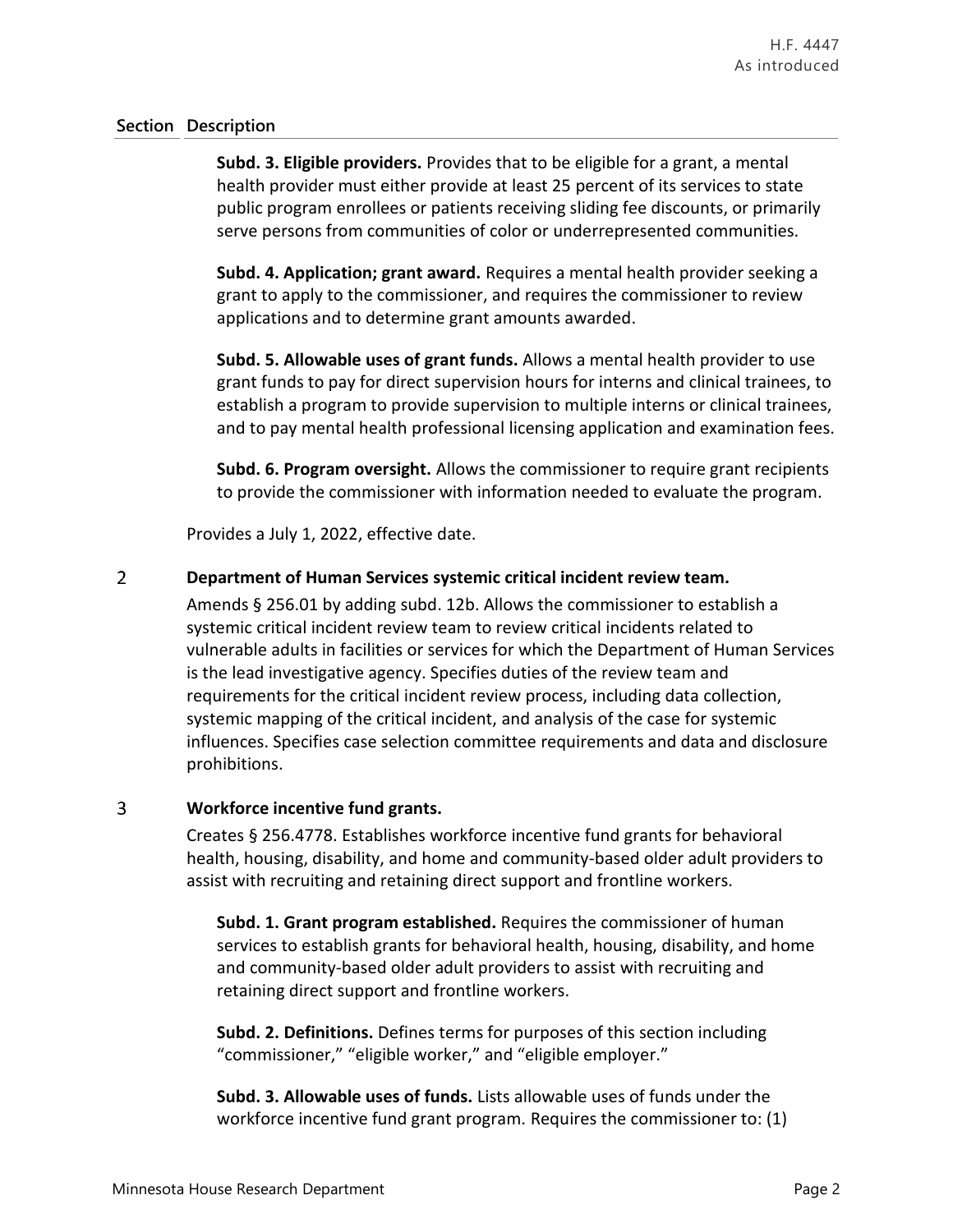develop a grant cycle distribution plan that allows for equitable distribution of funding among eligible employer types; and (2) make efforts to prioritize Black, Indigenous, and people of color-owned and small to midsize eligible employers.

**Subd. 4. Attestation.** Requires an eligible employer to attest to certain conditions as a condition of obtaining a workforce incentive grant payment.

**Subd. 5. Self-directed services workforce.** Specifies that grants paid to employees providing covered services under the quality self-directed services workforce provision do not constitute a change in term or condition and are not subject to the state's obligation to meet and negotiate under the chapter of statutes governing public employment labor relations.

**Subd. 6. Grants not to be considered income.** Prohibits grants awarded under this section from being considered income, assets, or personal property for purposes of determining eligibility for various economic assistance and health care programs.

**Subd. 7. Audits and recoupment.** Allows the commissioner to perform an audit up to six years after a grant is awarded under this section to ensure the grantee used funds solely for allowed purposes, was truthful when making attestations, and complied with the conditions of receiving a workforce incentive grant. Allows the commissioner to treat any amount used for a purpose not authorized under this section as an overpayment and requires the commissioner to recover overpayments.

Provides a July 1, 2022, effective date.

#### $\overline{4}$ **Eligibility for funding for services for nonmedical assistance recipients.**

Amends § 256B.0913, subd. 4. Specifies the monthly service limit for individuals participating in consumer-directed community supports (CDCS) under alternative care.

Provides a January 1, 2023, effective date.

#### 5 **Services covered under alternative care.**

Amends § 256B.0913, subd. 5. Makes a conforming change related to the monthly service limits for individuals participating in CDCS under alternative care.

Provides a January 1, 2023, effective date.

#### 6 **ICF/DD rate increases effective January 1, 2023.**

Amends § 256B.5012, by adding subd. 19. For the rate period beginning January 1, 2023, requires the commissioner to increase operating payment rates for each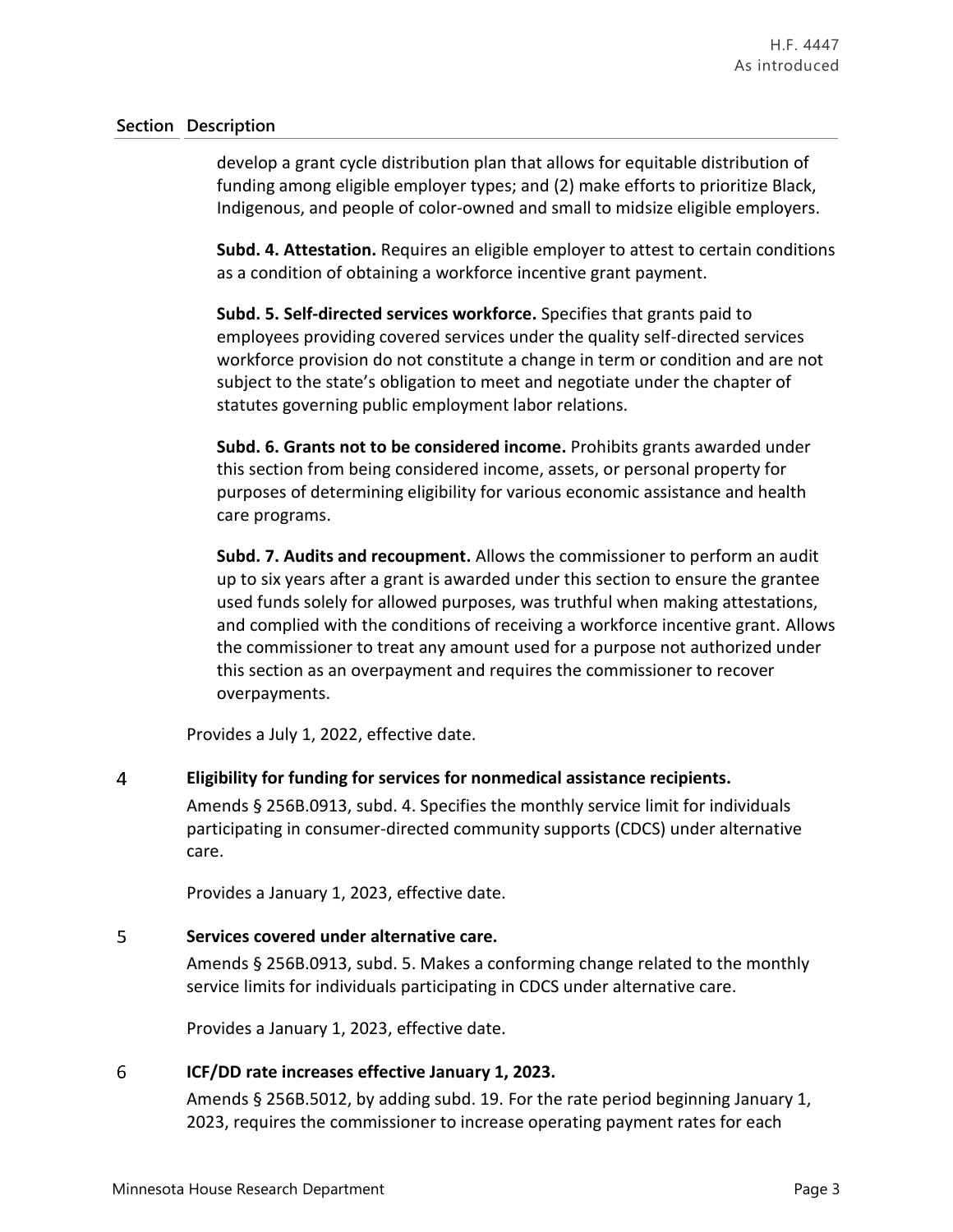facility equal to five percent of the operating payment rates in effect on December 31, 2022. Specifies how the commissioner shall apply the rate increase.

Provides a January 1, 2023, effective date, or 60 days following federal approval, whichever is later. Requires the commissioner of human services to notify the revisor of statutes when federal approval is obtained.

#### $\overline{7}$ **Payment rates; component values.**

Amends § 256B.851, subd. 5. Modifies the implementation components for PCA services, CFSS, enhanced rate PCA services, enhanced rate CFSS, qualified professional services, and CFSS worker training and development under the PCA/CFSS payment rate methodology.

Provides a January 1, 2023, effective date, or 60 days following federal approval, whichever is later. Requires the commissioner of human services to notify the revisor of statutes when federal approval is obtained.

#### $\overline{8}$ **Duties of commissioner.**

Amends § 256D.051, subd. 22. Allows public and nonprofit postsecondary institutions to provide SNAP employment and training program services.

#### 9 **Foster care limit.**

Amends § 256S.15, subd. 2. Makes a conforming cross-reference change.

Provides a January 1, 2023, effective date.

#### 10 **Monthly case mix budget caps for consumer-directed community supports.**

Amends § 256S.18, by adding subd. 3a. Modifies case mix budget caps for CDCS under the elderly waiver payment methodology.

Provides a January 1, 2023, effective date.

#### 11 **Calculation of monthly conversion budget caps.**

Amends § 256S.19, subd. 3. Modifies conversion budget caps for individuals participating in CDCS under the elderly waiver.

Provides a January 1, 2023, effective date.

#### 12 **Rate setting; application.**

Amends § 256S.21. Makes technical changes.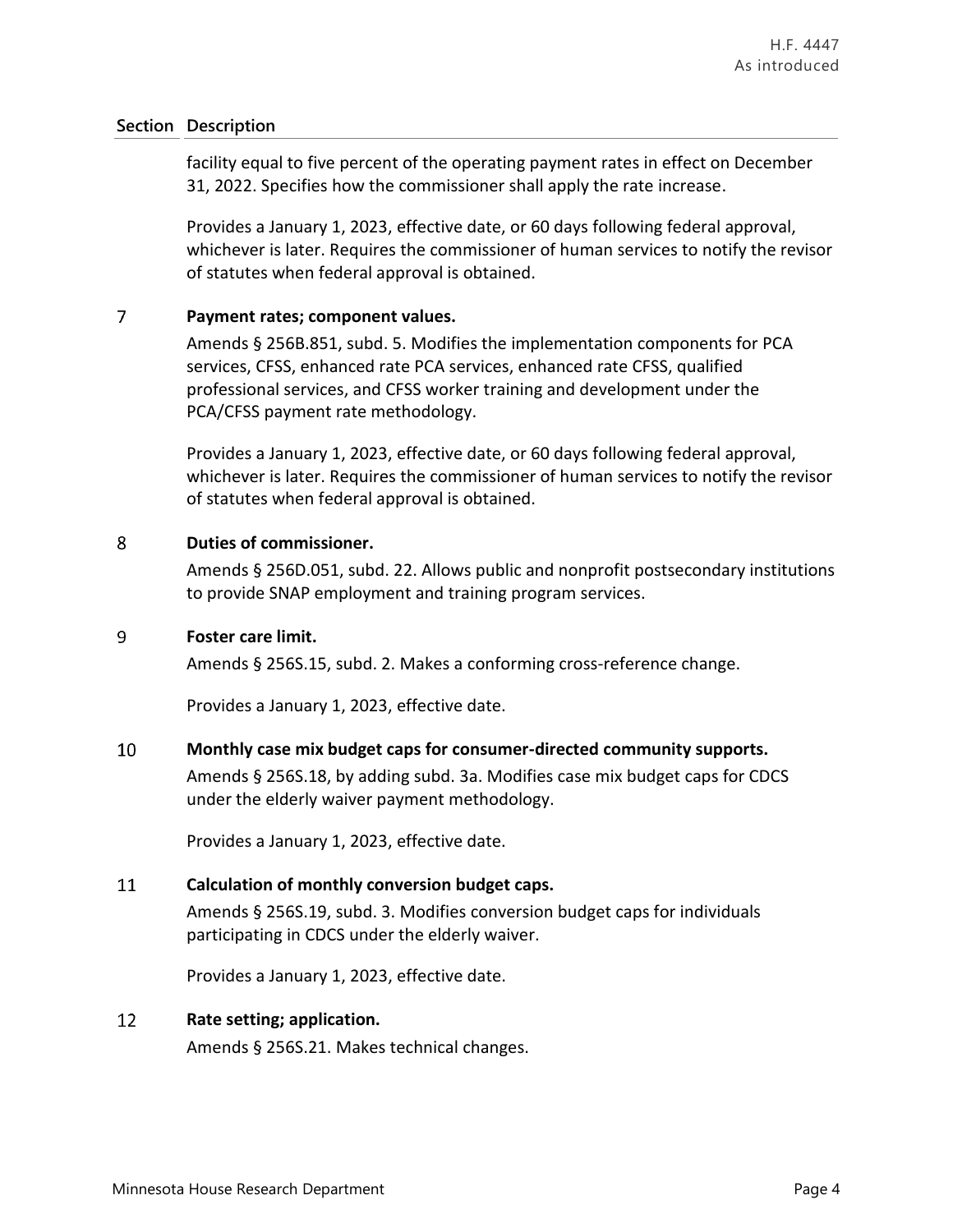#### 13 **Phase-in for elderly waiver rates.**

Amends § 256S.2101, subd. 2. Modifies the elderly waiver payment rate phase-in under the new rate-setting methodology.

Provides a January 1, 2023, effective date.

#### 14 **Phase-in for home-delivered meals rate.**

Amends § 256S.2101, by adding subd. 3. Establishes a separate phase-in rate for home-delivered meals under elderly waiver, alternative care, and essential community supports.

Provides a January 1, 2023, effective date.

#### 15 **Updating service rates.**

Amends § 256S.211, by adding subd. 3. Requires the commissioner to recalculate elderly waiver service rates and component rates for inflation beginning January 1, 2023, and every two years thereafter.

Provides a January 1, 2023, effective date.

#### 16 **Updating the home-delivered meals rate.**

Amends § 256S.211, by adding subd. 4. Requires the commissioner to annually update the home-delivered meals rate by the percent increase in the nursing facility dietary per diem using the two most recent and available nursing facility cost reports.

Provides a July 1, 2022, effective date.

#### 17 **Rate setting; base wage index.**

Amends § 256S.212. Modifies base wage calculations for various positions and establishes a base wage calculation for adult day services under the elderly waiver payment rate methodology.

Provides a January 1, 2023, effective date.

#### 18 **Rate setting; factors and supervision wage components.**

Amends § 256S.213. Modifies the general and administrative factor and program plan support factor under the elderly waiver payment rate methodology. Modifies terminology. Establishes a facility and equipment factor; food, supplies, and transportation factor; supplies and transportation factor; and an absence factor.

Provides a January 1, 2023, effective date.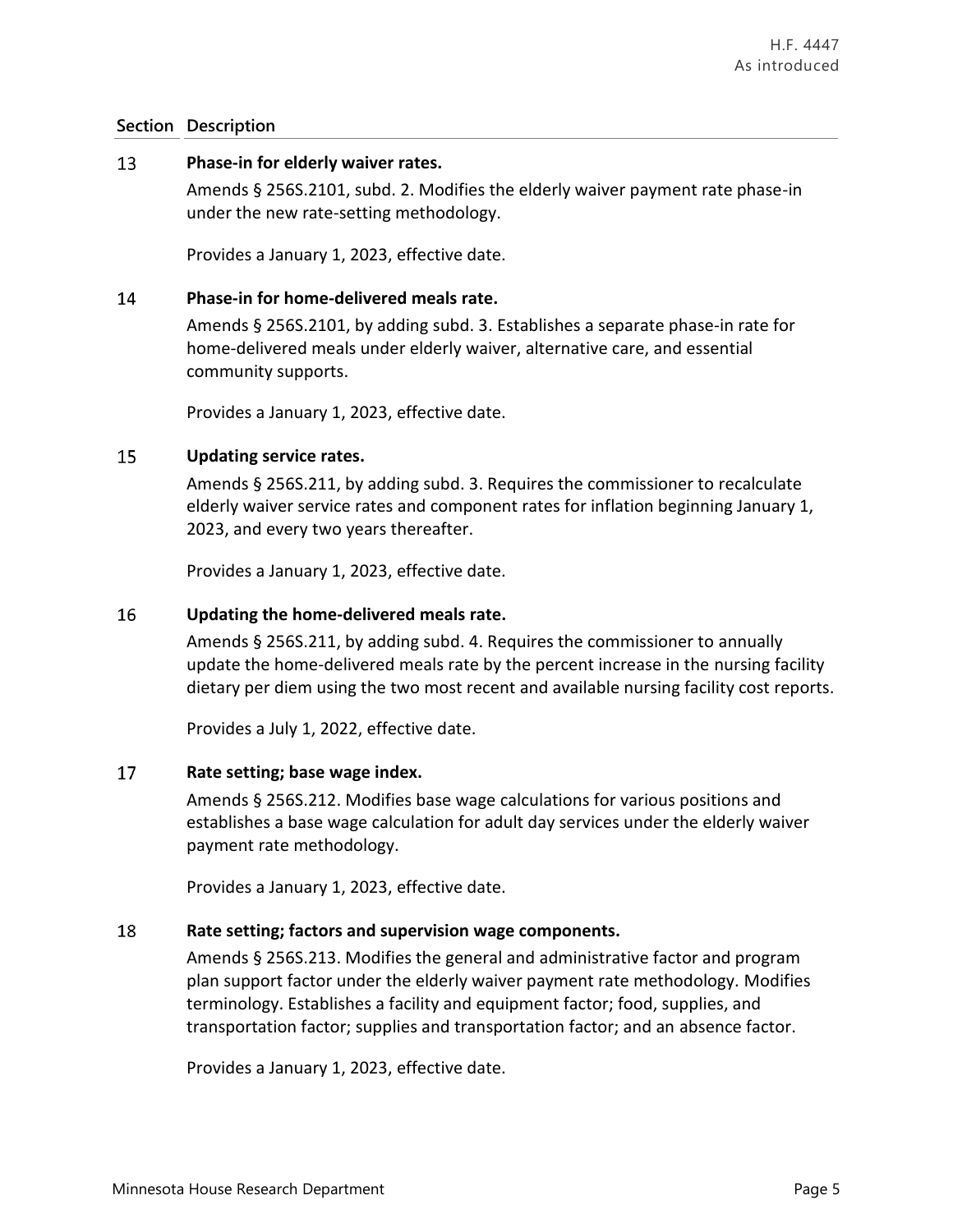#### 19 **Rate setting; adjusted base wage.**

Amends § 256S.214. Modifies the adjusted base wage calculation under the elderly waiver payment rate methodology.

Provides a January 1, 2023, effective date.

#### 20 **Rate setting; component rates.**

Amends § 256S.215. Modifies various component rate calculations under the elderly waiver payment rate methodology.

Provides a January 1, 2023, effective date.

#### 21 **Workforce incentive fund grant payments.**

Amends § 290.0132, by adding subd. 31. Makes the amount of workforce incentive grants a subtraction under individual income tax provisions.

Makes this section effective for taxable years beginning after December 31, 2021.

#### $22$ **Income.**

Amends § 290.0674, subd. 2a. Modifies the definition of "income" under the statute governing the Minnesota education credit to exclude workforce incentive grants.

Makes this section effective for taxable years beginning after December 31, 2021.

#### 23 **Income.**

Amends § 290A.03, subd. 3. Modifies the definition of "income" under the chapter of statutes governing property tax refunds to exclude workforce incentive grants.

Makes this section effective for refunds based on rent paid in 2022 and property taxes payable in 2023.

#### 24 **Base wage index; calculations.**

Amends Laws 2022, ch. 33, § 1, subd. 5a. Modifies the base wage index calculation for positive supports professional staff under the Disability Waiver Rate System.

Provides a January 1, 2023, effective date, or 60 days following federal approval, whichever is later. Requires the commissioner of human services to notify the revisor of statutes when federal approval is obtained.

#### 25 **Appropriation; on-site workforce support services at postsecondary institutions.**

Appropriates \$100,000 in fiscal year 2023 from the general fund to the commissioner of human services for planning necessary to develop an on-site workforce support services program at postsecondary institutions to support the placement of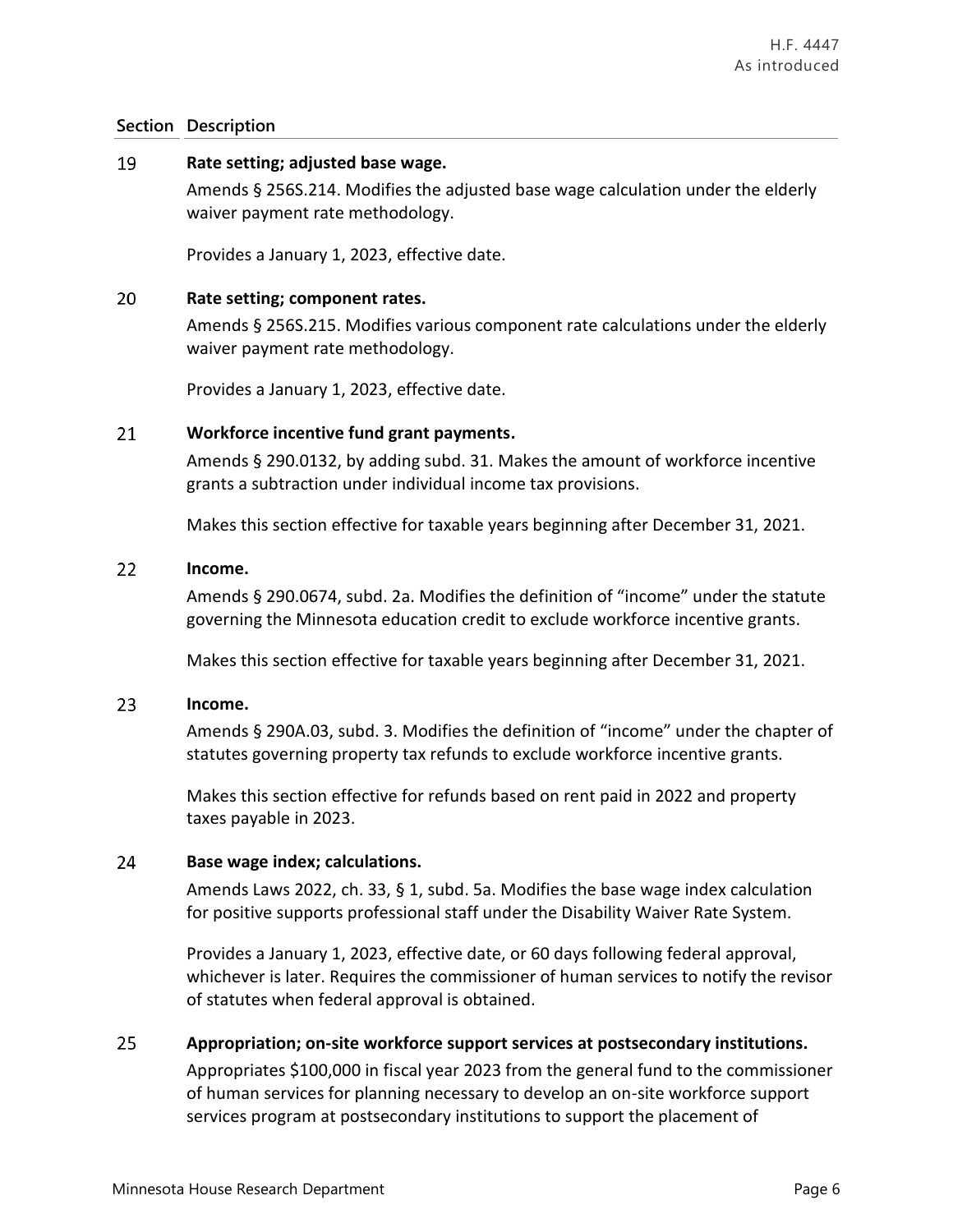workforce services at Minnesota State campuses to increase the number of lowincome students and students of color participating in SNAP who successfully complete degrees and transition to employment after degree completion. Specifies the services that must be included. Establishes base appropriations for fiscal years 2024 and 2025.

#### 26 **Appropriation; behavioral health peer training.**

Appropriates \$1,000,000 in fiscal year 2023 from the general fund to the commissioner of human services for training and development for mental health certified peer specialists, mental health certified family peer specialists, and recovery peer specialists. Allows training and development to include initial training and certification. Specifies this appropriation is ongoing.

#### 27 **Appropriation; mid-skilled health care occupations.**

Appropriates \$1,911,000 in fiscal year 2023 from the general fund to the commissioner of human services to support demonstration sites that deliver wraparound workforce services and household economic support. Requires the commissioner to work with postsecondary institutions to support adults receiving SNAP or MFIP assistance in obtaining postsecondary degrees affiliated with health care occupations. Requires demonstration sites to be evenly divided between greater Minnesota and the Twin Cities metro area and to include at least one Tribal site. Establishes base appropriations for fiscal years 2024 and 2025. Specifies this appropriation is available until June 30, 2026.

#### 28 **Appropriation; online tool accessibility and capacity expansion.**

Appropriates \$395,000 in fiscal year 2023 from the general fund to the commissioner of human services to expand the capacity and accessibility of online tools for people receiving services and direct support workers. Establishes base appropriations for fiscal years 2024 and 2025.

#### 29 **Appropriation; systemic critical incident review team.**

Appropriates \$500,000 in fiscal year 2023 from the general fund to the commissioner of human services to implement the systemic critical incident review process. Establishes base appropriations for fiscal years 2024 and 2025.

#### 30 **Repealer.**

Repeals Minn. Stat. § 256S.19, subd. 4 (calculation of monthly conversion budget cap with consumer-directed community supports), effective January 1, 2023.